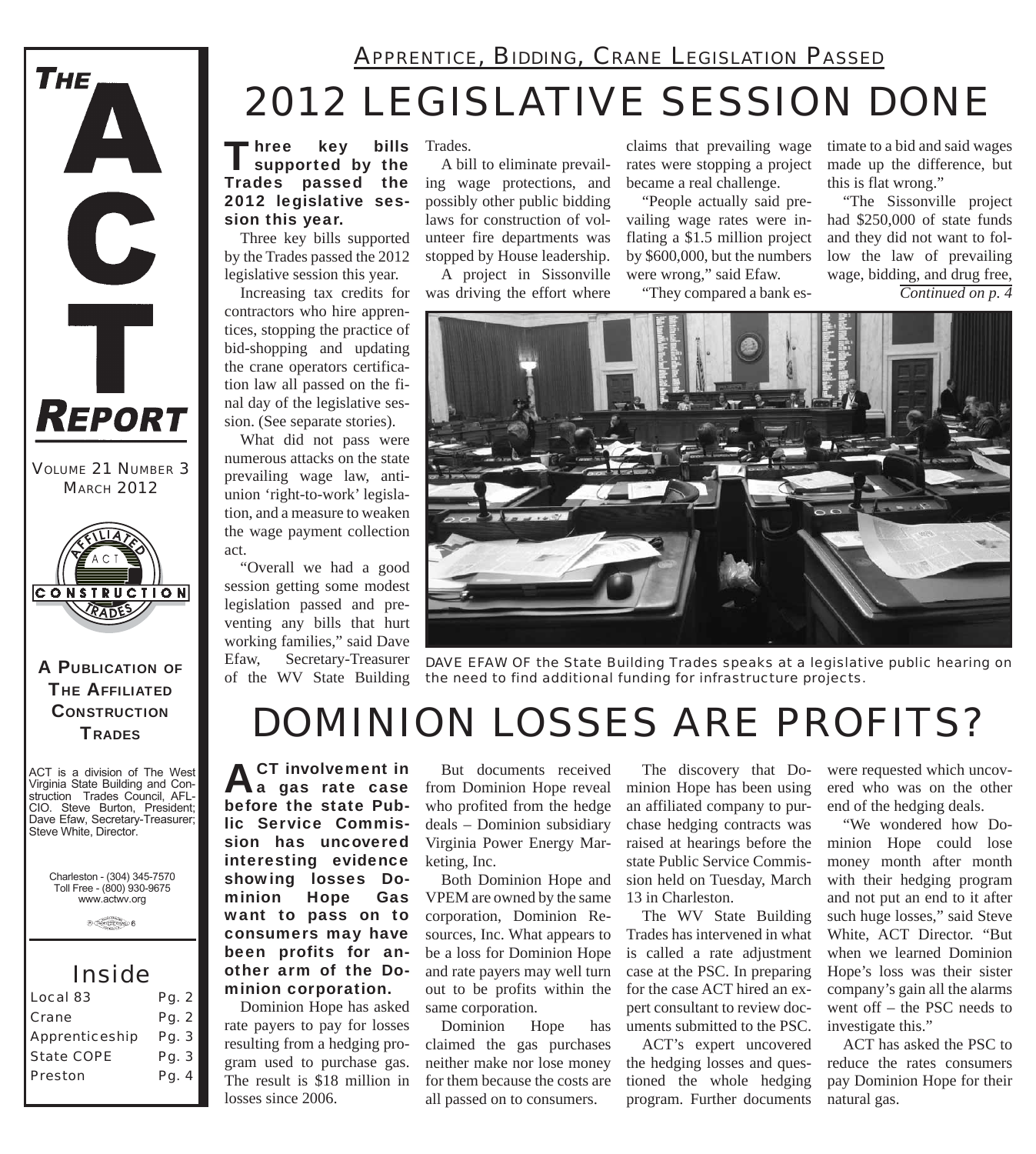### *TRAINING PROGRAM QUESTIONED LOCAL 83 WELDS TOP INDUSTRY STANDARDS BID-SHOP*

**Local construction** tracted some of the work to **workers are won**- local contractors CB&I has workers are wondering what Dominion Resources February 22 announcement about training 100 pipefitter helpers really means.

According to press reports Dominion is partnering with Northern Community College and Dominion's nonunion Texas based contractor CB&I.

CB&I has refused to work with local trades and hire local workers.

While they have subcon-

local contractors CB&I has stated the largest portion of the project will be done with their own forces.

By one estimate only 15 percent of the current 150 CB&I workers on the project are from the local area.

The rest have been imported from outside the region.

"Local 83 is able to supply the quality and quantity of trained people Dominion needs for their project. We have people ready, willing and able to do the work," said Plumbers and Steamfitters

Local 83 Business Manager Hastings site. The work there Jeff Beresford.

"We have an excellent training program with local apprentices that need work opportunities and a six week class is not enough time to train even a pipefitter helper," said Beresford.

The issue is more confusing when Beresford also points out he has members already working on a Dominion site, the Hastings plant in Wetzel County.

"As far as we know, Dominion is satisfied with our member's performance at the

is going as good as can be expected under the conditions they are working," stated Beresford.

"In tough conditions our welds have far exceeded industry standards, and that's with 100% x-ray inspection in the field."

Details of the agreement with Northern are still not known.

One paper said Dominion was paying for the training but there are some indications the training will be funded with taxpayer dollars.

### Also passing the<br> **Alegislature was a** bill to stop bid-shopping of sub-contrac-*TO STOP*

ects. Bid shopping is when a general contractor tries to get sub-contractors to lower their prices after the GC is awarded a project.

tors on public proj-

Known as SB 36 the new law will focus on projects handled by the state Division of Purchasing.

For all projects valued at more than \$500,000 the general contractor with the lowest will be required to list their sub-contractors within one day of the bid deadline.

The sub-contractors are then locked in unless there is a compelling reason to replace them.

The list is only required for sub-contracts valued at more than \$25,000 and is only in place for Division of Purchasing projects that go to bid in the coming year.

"Once the low bid has been given it makes no sense to let a GC beat down the price of sub-contractors from the taxpayers' point of view," said Steve Burton, Business Manager, Tri-State Building Trades. Burton is also a member of the State School Building Authority.

The SBA has had a similar practice in place for school projects for many years.

"Stopping bid-shopping of sub-contractors has worked with school projects, it makes sense to try it on other tax funded projects."

The bill started out cover-*Continued on p. 4*

# *CRANE OPERATOR LAW UPDATED*

When West Vir-<br>Wginia passed its crane operator certification law ten years ago it was one of a few states and cities that cared about the issue.

Since then OSHA, the federal safety agency, has passed new rules that will require all construction crane operators in the nation to be certified.

For the most part West Virginia's crane operators are ahead of the game and all set for the new federal rules.

However some modest changes were needed to comply with the federal rules.

Chuck Parker, Training Director for Operating Engineers Local 132 took the lead in getting a bill drafted and passed.

"There was confusion about what actually is a crane and what activity is construction so it took some time to work through the bill," said Parker.

In the end an agreement was reached with other labor groups like the UMWA and Steelworkers as well as contractors.

OSHA rules will not take effect until November of 2014.

There was opposition to the measure in the form of

a training and certification company from outside the state wanting West Virginia to lower its standards.

Senator Evan Jenkins (D-Cabell) led the charge to weaken the bill in the Senate Government Organization Committee but was rejected.

"Our crane law has meant

a safer job site for all construction workers and we are happy to see the rest of the nation catching up," said Tom Plymale, Business Manager of Operating Engineers Local 132.

"Now is not the time to lower standards, we need to head the other way."



*CHUCK PARKER, TRAINING Director for the Operating Engineers, speaks to the Senate Government Organizations Committee about the Crane Operator bill.*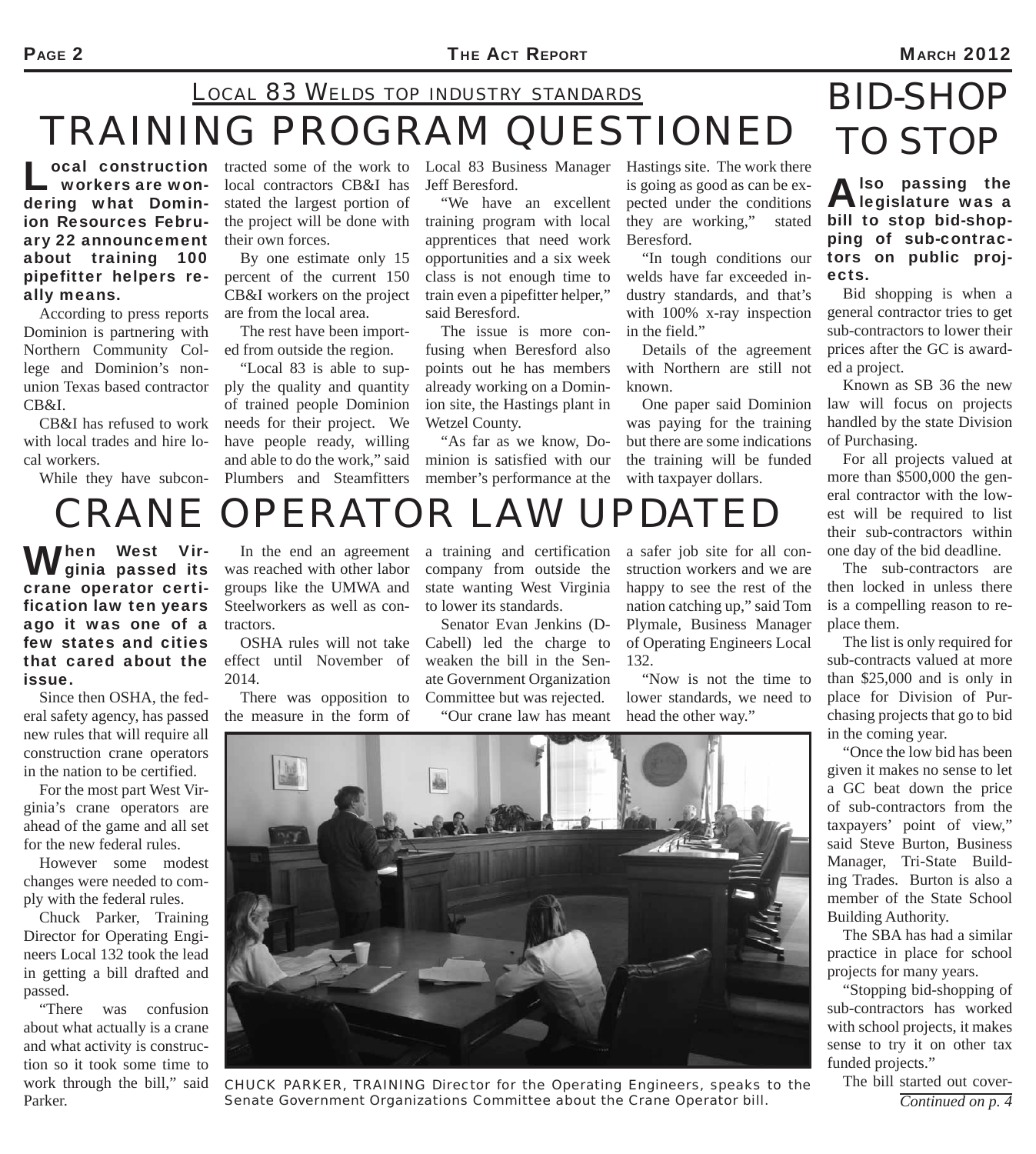#### MARCH 2012 **PAGE 3**

## *APPRENTICESHIP TAX CREDIT BILL PASSED*

A bill to increase<br>A tax credits aimed at supporting apprentices passed and was one of only a very few tax credit bills to survive this legislative session.

SB 153 will give employers a two dollar per hour tax credit for every hour they employ an apprentice.

In 2007 ACT was able to push through a bill to create the credit program at one dollar per hour. So this new law doubles the credit value.

Apprentices must be indentured in a federally approved program. The maximum credit per apprentice is 1,000 hours per year which means \$2,000.

"People are recognizing the value apprentice programs bring," said Senator Orphy Klempa (D-Ohio) the fort was led by Delegates

lead sponsor of the bill both this time and in 2007.

Klempa is also a representative for the Carpenters and Co-Chair of the successful labor management program Project BEST.

"Apprenticeship in the construction industry uses very few if any tax dollars, but delivers a highly skilled workforce.

The credits simply make it easier for contractors to give more apprentices on-the-job hours."

Klempa worked with Senate Finance Chair Roman Prezioso (D-Marion), Labor Committee Chair Jack Yost (D-Brooke), and Senate President Jeff Kessler (D-Marshall) to make sure the bill got a chance for consideration.

In the House the same ef-

Dan Poling (D-Wood) as well as House Finance Chair Harry Keith White (D-Mingo) and Labor Chair Larry Barker (D-Boone).

"We have a lot of support starting with the Speaker of the House Rick Thompson (D-Wayne)," said Poling. "I think this will help us get

more young people into our apprenticeship programs."

The effort was supported by both labor and contractor groups across the state.



*MEMBERS OF THE IBEW, Laborers, Iron Workers, UA, and Operating Engineers attend a House Labor Committee meeting to watch them pass the apprenticeship tax credit legislation on March 1. The bill then went to the Finance Committee.*

## *WV AFL-CIO COPE ENDORSEMENTS MADE*

| Joe Manchin<br><b>U.S. House of</b><br><b>Representatives</b><br>Nick Joe Rahall - 3rd District<br>Governor<br>Earl Ray Tomblin<br><b>Secretary of State</b><br><b>Natalie Tennant</b><br><b>Auditor</b><br><b>Glen Gainer</b><br><b>State Treasurer</b><br>John Perdue<br><b>Attorney General</b><br>Darrell McGraw<br><b>Justice of the Supreme</b><br><b>Court of Appeals</b><br><b>Tish Chafin</b><br><b>State Senate Districts</b><br>1st Jack Yost<br>2nd Jeff Kessler<br>4th Mike Bright | <b>U.S. Senate</b> |
|-------------------------------------------------------------------------------------------------------------------------------------------------------------------------------------------------------------------------------------------------------------------------------------------------------------------------------------------------------------------------------------------------------------------------------------------------------------------------------------------------|--------------------|
|                                                                                                                                                                                                                                                                                                                                                                                                                                                                                                 |                    |
|                                                                                                                                                                                                                                                                                                                                                                                                                                                                                                 |                    |
|                                                                                                                                                                                                                                                                                                                                                                                                                                                                                                 |                    |
|                                                                                                                                                                                                                                                                                                                                                                                                                                                                                                 |                    |
|                                                                                                                                                                                                                                                                                                                                                                                                                                                                                                 |                    |
|                                                                                                                                                                                                                                                                                                                                                                                                                                                                                                 |                    |
|                                                                                                                                                                                                                                                                                                                                                                                                                                                                                                 |                    |
|                                                                                                                                                                                                                                                                                                                                                                                                                                                                                                 |                    |
|                                                                                                                                                                                                                                                                                                                                                                                                                                                                                                 |                    |
|                                                                                                                                                                                                                                                                                                                                                                                                                                                                                                 |                    |
|                                                                                                                                                                                                                                                                                                                                                                                                                                                                                                 |                    |
|                                                                                                                                                                                                                                                                                                                                                                                                                                                                                                 |                    |
|                                                                                                                                                                                                                                                                                                                                                                                                                                                                                                 |                    |
|                                                                                                                                                                                                                                                                                                                                                                                                                                                                                                 |                    |
|                                                                                                                                                                                                                                                                                                                                                                                                                                                                                                 |                    |
|                                                                                                                                                                                                                                                                                                                                                                                                                                                                                                 |                    |
|                                                                                                                                                                                                                                                                                                                                                                                                                                                                                                 |                    |
|                                                                                                                                                                                                                                                                                                                                                                                                                                                                                                 |                    |
|                                                                                                                                                                                                                                                                                                                                                                                                                                                                                                 |                    |
|                                                                                                                                                                                                                                                                                                                                                                                                                                                                                                 |                    |
|                                                                                                                                                                                                                                                                                                                                                                                                                                                                                                 |                    |
|                                                                                                                                                                                                                                                                                                                                                                                                                                                                                                 | 5th Bob Plymale    |

| 6th                                | Mark Wills                |  |  |
|------------------------------------|---------------------------|--|--|
| 8th                                | Joshua Martin             |  |  |
| 9th                                | <b>Richard Browning</b>   |  |  |
| 10th                               | <b>Bill Laird</b>         |  |  |
| 12th                               | Doug Facemire             |  |  |
| 13th                               | Roman Prezioso            |  |  |
| 16th                               | Herb Snyder               |  |  |
| <b>House of Delegate Districts</b> |                           |  |  |
| 1 <sub>st</sub>                    | Marilyn Boyd,             |  |  |
|                                    | <b>Randy Swartzmiller</b> |  |  |
| 2nd                                | Phil Diserio              |  |  |
| 3rd                                | Shawn Fluharty,           |  |  |
|                                    | Erikka Storch             |  |  |
| 4th                                | Michael Ferro,            |  |  |
|                                    | Keith Hughes              |  |  |
| 5th                                | Dave Pethtel              |  |  |
| 8th                                | <b>Buddy Malone</b>       |  |  |
| 9th                                | <b>Jim Marion</b>         |  |  |
| 10th                               | Dan Poling,               |  |  |
|                                    | John Ellem                |  |  |
| 12th                               | Jo Boggess Phillips       |  |  |
| 13th                               | Helen Martin,             |  |  |
|                                    | <b>Brady Paxton</b>       |  |  |
|                                    |                           |  |  |

| 14th             | Jimmie Wood Jr.         |  |  |
|------------------|-------------------------|--|--|
| 15 <sub>th</sub> | Joe Bocook              |  |  |
| 16th             | Jim Morgan              |  |  |
| 17 <sub>th</sub> | Doug Reynolds,          |  |  |
|                  | Dale Stephens           |  |  |
| 18th             | Portia Warner           |  |  |
| 19th             | Don Perdue,             |  |  |
|                  | <b>Richard Thompson</b> |  |  |
| 20th             | <b>Justin Marcum</b>    |  |  |
| 21st             | Harry Keith White       |  |  |
| 22nd             | Jeff Eldridge,          |  |  |
|                  | <b>Josh Stowers</b>     |  |  |
| 23rd             | Larry Barker            |  |  |
| 24th             | Lidella Wilson Hrut-    |  |  |
|                  | kay, Joe White          |  |  |
| 25th             | Linda Goode Phillips    |  |  |
| 26th             | <b>Clif Moore</b>       |  |  |
| 27th             | Ryan Flanigan,          |  |  |
|                  | Pete Sternloff          |  |  |
| 28th             | Al Martine,             |  |  |
|                  | <b>Jeffry Pritt</b>     |  |  |
| 29th             | <b>Ricky Moye</b>       |  |  |
| 30th             | <b>Bill Wooton</b>      |  |  |

| 31st             | Clyde McKnight                                       | 48th             | Ron Fragale,            |
|------------------|------------------------------------------------------|------------------|-------------------------|
| 32nd             | David Perry,                                         |                  | Richard Iaquinta,       |
|                  | <b>Margaret Staggers</b>                             |                  | Tim Miley,              |
| 33rd             | David Walker                                         |                  | <b>Martin Shaffer</b>   |
| 34th             | <b>Brent Boggs</b>                                   | 49th             | Michael Manypenny       |
| 35 <sub>th</sub> | Bonnie Brown,                                        | 50th             | Mike Caputo,            |
|                  | Bobbie Hatfield,                                     |                  | Linda Longstreth,       |
|                  | Doug Skaff Jr.                                       |                  | <b>Tim Manchin</b>      |
| 36th             | Nancy Guthrie,                                       | 51st             | Anthony Barill,         |
|                  | Mark Hunt,                                           |                  | Barbara Fleischauer,    |
|                  | Danny Wells                                          |                  | Nancy Jamison,          |
| 37 <sub>th</sub> | Meshea Poore                                         |                  | Charlene Marshall,      |
| 38th             | Virginia Moles                                       |                  | <b>Billy Smerka</b>     |
| 41st             | <b>Adam Young</b>                                    | 52nd             | Larry Williams          |
| 42nd             | Peter Bostic,                                        | 53rd             | <b>Stan Shaver</b>      |
|                  | Ray Canterbury                                       | 56th             | <b>Jim Maybury</b>      |
| 43rd             | Denise Campbell                                      | 57 <sub>th</sub> | <b>Ruth Rowan</b>       |
| 44th             | <b>Joe Talbott</b>                                   | 61st             | Michael Jason Barrett   |
| 45th             | <b>Bill Hamilton</b>                                 | 63rd             | Donn E. Marshall        |
| 46th             | Peggy Donaldson                                      | 65th             | <b>Tiffany Lawrence</b> |
|                  | Smith                                                | 66th             | John Reese Maxey        |
| 47th             | <b>Mary Poling</b>                                   | 67th             | Stephen Skinner         |
|                  | (State COPE Meeting held on Saturday March 3, 2012.) |                  |                         |